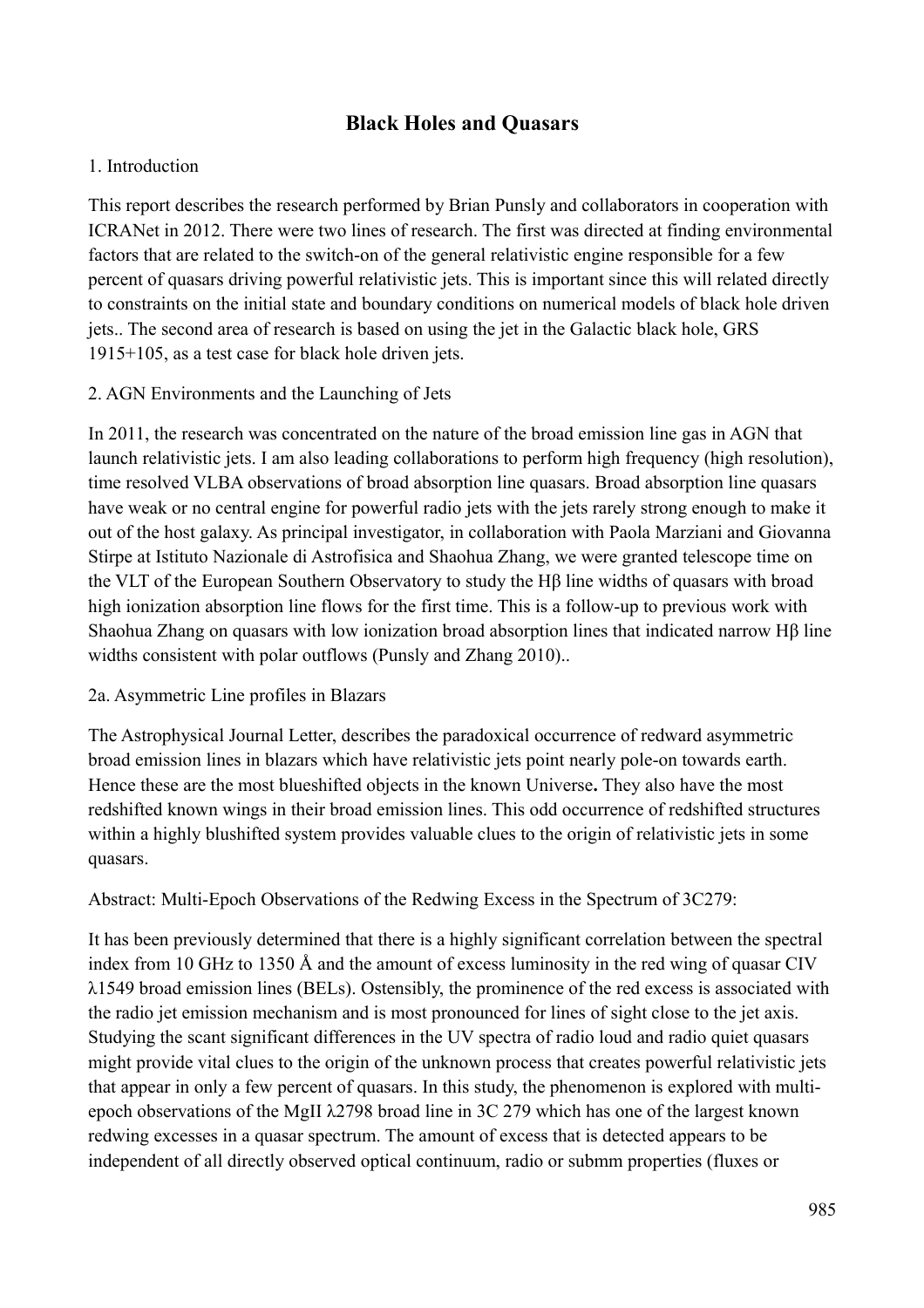polarizations). The only trend that occurs in this sparse data is: the stronger the BEL, the larger the fraction of flux that resides in the redwing. It is concluded that more monitoring is needed and spectropolarimetry with a large telescope is essential during low states to understand more.

2b. VLBA Observations of Sub-Parsec Structure in Mrk 231: Interaction between a Relativistic Jet and a BAL Wind

I am leading an effort to study Mrk 231 at the highest resolution. It is the nearest broad absorption line quasar and we have proven that it conforms with the idea of a polar broad absorption line outflow (instead of the popular notion of an equatorial outflow) that was developed in Punsly (1999a,b). This research and proposal is being done in collaboration with Cormac Reynolds (Curtin University of Technology, Department of Imaging and Applied Physics), Christopher P. O'Dea (Department of Physics, Rochester Institute of Technology) and Joan Wrobel (NRAO, Socorro).

### 2b.1. Large VLBA Proposal Approved

We have been approved annually for the past few years for a very aggressive observation this object.

### Abstract

We propose VLBA monitoring at 8.4, 15, 22 and 43 GHz of a high frequency flare in the nearby quasar MRK231. The "target of opportunity" observation (ToO) would be triggered by a flare detected by VLA monitoring at 22 and 43 GHz (see related proposal). The primary goals would be to detect a superluminal motion, estimate the internal energy of the flare from the spectrum and component sizes, and monitor the temporal evolution in order to understand the energy injection mechanism (rise) and the cooling mechanism (decay).

## Background

From previous VLBA studies of MRK231 in Reynolds et al (2009) and other RQ (radio quiet) quasar studies, we have seen that RQ AGN can have relativistic outflows with significant kinetic luminosities (but maybe for short periods of time). So this raises the question what is it that makes some sources RQ and others radio loud (RL)? At a redshift of 0.042, MRK231 is one of the nearest radio quiet quasars to earth. The radio core is perhaps the brightest of any radio quiet quasar at high frequency (22 and 43 GHz). The combination of significant 43 GHz flux density and its proximity to earth makes MRK231 the optimal radio quiet quasar for study with VLBA. No other radio quiet quasar central engine can be explored with such high resolution, so it is ideal for studying the high kinetic luminosity relativistic ejecta in radio quiet quasars. 43 GHz VLBA observations can fully resolve nuclear structure to within  $3.5 \times 10^{17}$  cm. We propose to use sensitive high resolution observations to study the temporal evolution of the size and spectrum of a strong flare in MRK231 in order to shed light on why such strong flares cool off and never link to large scale powerful radio lobes.

2b2. VLBA Observations of Parsec Scale Structure of the "Radio Loud" BALQSO FIRST J1556+3517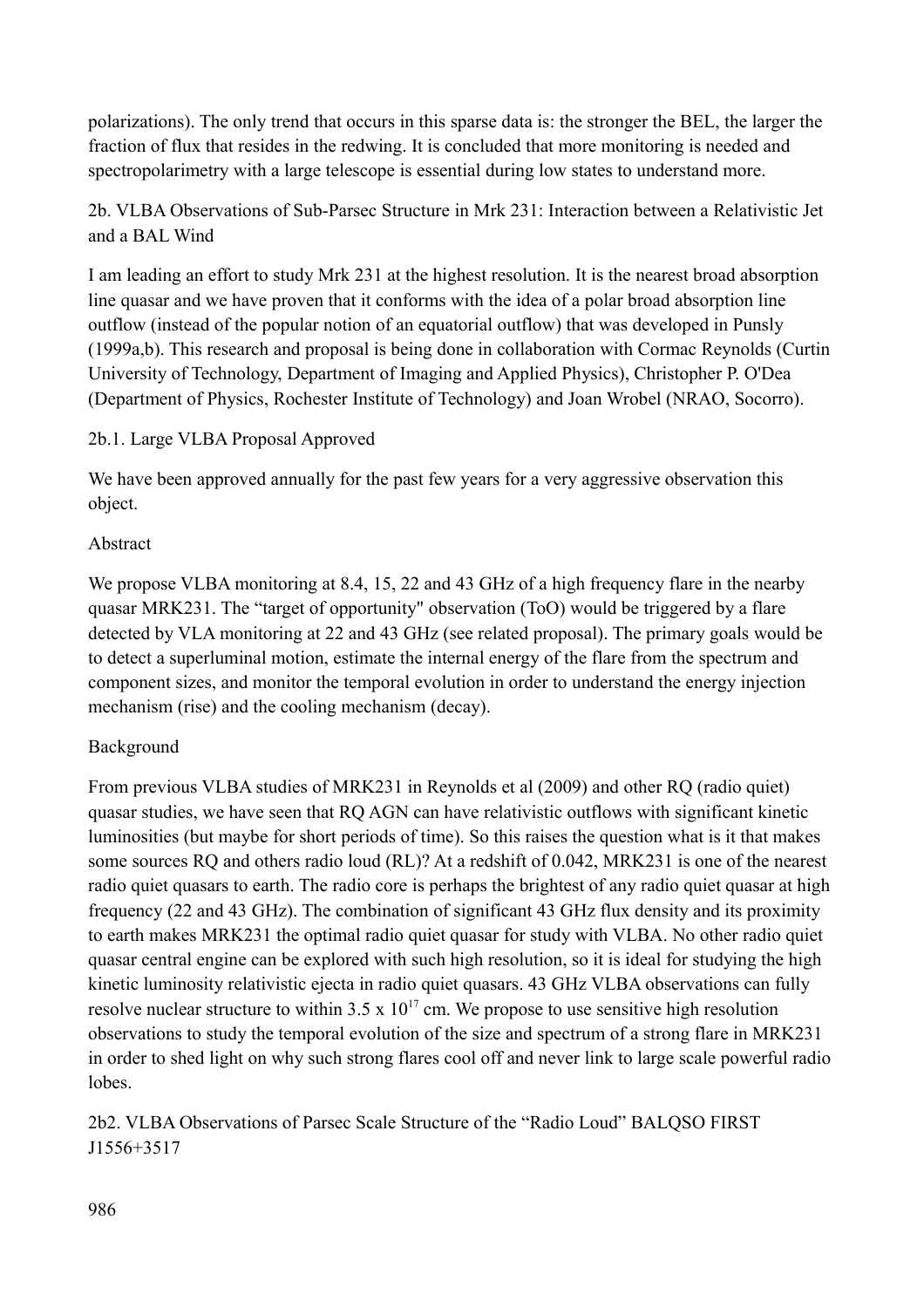I am also leading an effort to study FIRST J1556+3517at the high resolution. It is one of the nearest broad absorption line quasar and we have proven (Ghosh and Punsly 2007) that it conforms with the idea of a polar broad absorption line outflow (instead of the popular notion of an equatorial outflow) that was developed in Punsly (1999a,b). The first epoch observations are complete the second epoch observations are stil in the proposal review cycle..This proposal was done in collaboration with Cormac Reynolds (Curtin University of Technology, Department of Imaging and Applied Physics), and Christopher P. O'Dea (Department of Physics, Rochester Institute of Technology).

ABSTRACT FROM ACCEPTED PROPOSAL: We propose VLBA observations at 1.8, 5, 8.4 and 15 GHz of the Broad Absorption Line Quasar FIRST J1556+3517 ("the first radio loud BALQSO"). The primary goal would be to resolve the flat spectrum radio core for the first time. Determination of the radio jet direction, in consort with the knowledge that the jet is relativistic and viewed in a pole-on orientation and the known PA of the optical continuum polarization tightly restrict the quasar geometry. This will allow us to directly constrain the relative orientations of the "dusty torus" (scattering surface), accretion disk and the broad absorption line outflow. We also propose multiple frequency observations to look for free-free absorption that might arise from the local environment of the accretion disk or the BAL wind gas itself. If the jet is resolved by the VLBA, this observation would be the first data point in a search for component motion. If the jet is not resolved, the incredibly compact nature of the relativistic outflow indicates a severe kinematical environment.

## 3. GRS 1915+105 as a Laboratory for Studying Black Hole Driven Jets

I am currently embarked on a research program to study the Galactic black hole jet in GRS 1915+105. There is much confusion in this field because it is led by scientist not familiar with the history of astrophysical jets or the theory of black holes. There are two large projects that were developed to understand the relationship of the energy output to the state of the accretion flow when the jets are launched. The first paper was published early this year: Punsly (2012)

Abstract from Punsly, B. A Multi-component Analysis Indicates a Positronic Major Flare in GRS 1915+105;

A modeling strategy that is adapted to the study of synchrotron-self absorbed plasmoids that was developed for the quasar, Mrk 231, in Reynolds et al (2009) is applied to the microquasar GRS 1915+105. The major flare from December 1993 shows spectral evidence of three such selfabsorbed components. The analysis yields an estimate of the power that is required to eject the plasmoids from the central engine that is independent of other estimates that exist in the literature for different flares. The technique has an advantage since the absorbed spectrum contains an independent constraint provided by the optical depth at each epoch of observation. The modeling procedure presented here self-consistently determines the dimensions of the radio emitting plasma from the spectral shape. Thus, structural dimensions are determined analytically that can be much smaller than interferometer beam-widths. A synthesis of the time evolution of the components allows one to address the fundamental uncertainties in previous estimates. First, the plasma is not protonic, but it is comprised of an electron-positron gas. The minimum electron energy is determined to be less than six times the electron rest mass energy. The analysis also indicates that